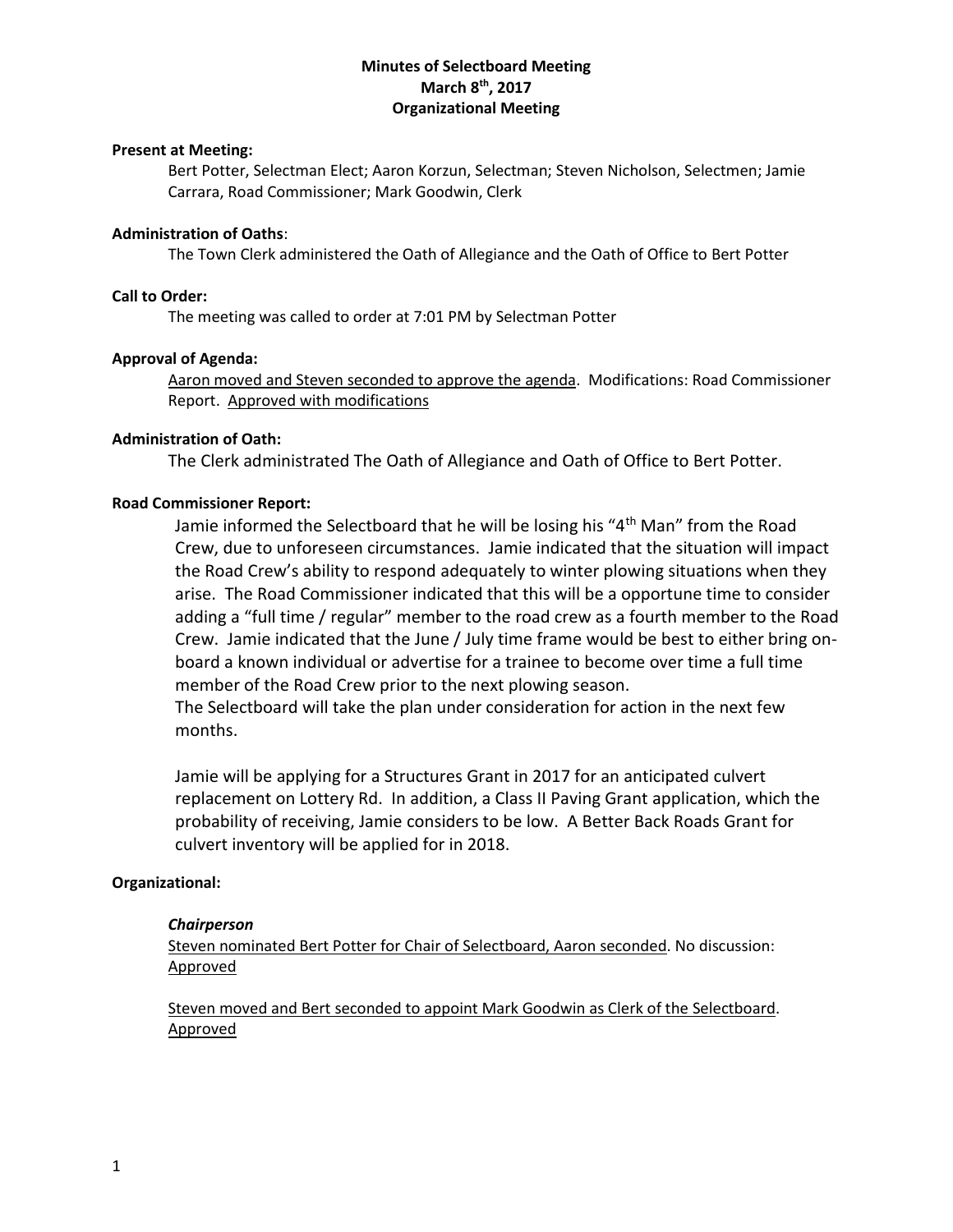## Steven moved and Bert seconded to adopt the following:

#### *Time and Place of Regular Meetings*

First and third Wednesday of each month at 7:00 PM. At the Shrewsbury Town Office - 9823 Cold River Rd.

## *Newspaper of Record*

Rutland Herald and The Times of Shrewsbury (as appropriate in respect to publication schedule)

## *Places of Postings*

Shrewsbury Town Office, Post Office complex in Cuttingsville, Pierce's Store in Northam.

## Motion adopted

## *Fence Viewers*

Steven nominated Bert Potter as Fence Viewer, Aaron seconded. Approved Bert will speak with Michael Stewart and Randy Page regarding their respective interest in serving as Fence Viewers.

## *Poundkeeper*

Steven will inquire with Gillian Gaines about her interest in serving as Poundkeeper

## *Inspector of Lumber, Shingles and Wood*

Bert will inquire with John Wood regarding interest in serving.

# *Weigher of Coal*

Bert will inquire with John Wood regarding interest in serving.

#### *Tree Warden:*

Steven moved and Bert seconded to appoint Gary Salmon as Tree Warden. Approved

# *Road Commissioner*

Bert moved and Steven seconded to appoint Jamie Carrara as Road Commissioner for one year. The Selectbaord commented on the excellent service that Jamie has provided the Town. Approved

#### *Service Officer*

Steven moved to appoint Mark Goodwin as Service Officer, Aaron seconded. Approved

#### *Planning Commission*

Steven moved and Aaron seconded to approve to appoint Timothy Vile and Francis Wyatt to three (3) year terms on the Planning Commission. Approved

# *Trustee of the Meeting House*

Jonathan Gibson submitted his resignation from the Community Meeting House Board of Trustees. Accepted by the Selectbaord. No additional nominations forthcoming.

# *Library Board*

Bert will inquire with Joan Aleshire regarding Debbie Blecich and if she will be willing to serve as the Library Board representative.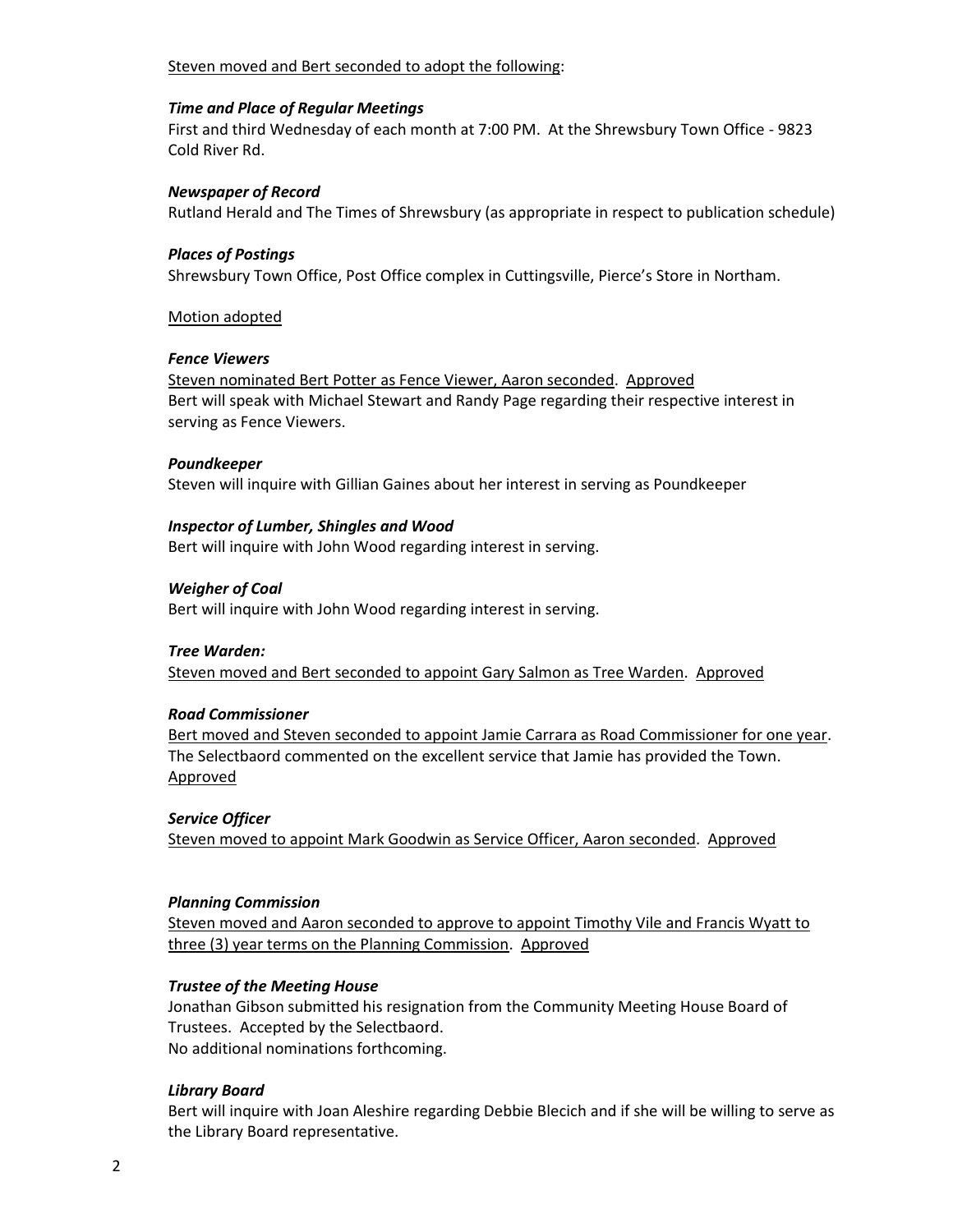#### *SWAC Representative*

Steven moved and Aaron seconded to approve to appoint Bert Potter as SWAC Representative. Approved

## *Development Review Board*

Steven nominated and Bert seconded to appoint Scott Darling to the Development Review Board. Approved

#### *Development Review Board - Alternates*

Aaron moved and Bert seconded to appoint Timothy Vile, Francis Wyatt and Laura Black as Alternates for one year to the DRB. Approved

## *Health Officer*

Bert moved and Steven seconded to nominate to the VT Dept. of Health Kathy Felder to become the Health Officer for the Town of Shrewsbury. Approved

## *Emergency Management*

Bert will inquire of Bob Snarski his willingness to serve as Emergency Management Coordinator.

## *Conservation Commission*

Bert moved and Aaron seconded to appoint Cynthia Thornton to the Conservation Commission. Approved

## *Act 64 Advisory Committee:*

Steven moved and Bert seconded to appoint Aaron Korzun as representative to the ACT 64 Advisory Committee. Approved

#### **Excess Weight Permits:**

Steven moved and Bert seconded to approve excess weight permits for: Barrett Trucking, Markowski Excavating, DEMG Riggers & Crane Services, Newport Sand & Gravel / Carroll Concrete, The Belden Company, United Natural Foods Approved

#### **Open to the Public:**

No members of the Public present.

#### **Minutes**:

Steven moved and Bert seconded to approve the Minutes of February 15, 2017. Approved

#### **Road Payroll Orders:**

Bert moved and Steven seconded to have one Selectbaord Member to sign the Road Payroll orders, in the case that approval is needed for "out of cycle" payroll checks. Approved

#### **Orders**

Steven moved and Aaron seconded to approve: Road Commissioner Orders # 3 of March 8, 2017 for \$10,725.18 and Selectboard Orders # 3 of March 8, 2017 for \$6,628.01. Approved